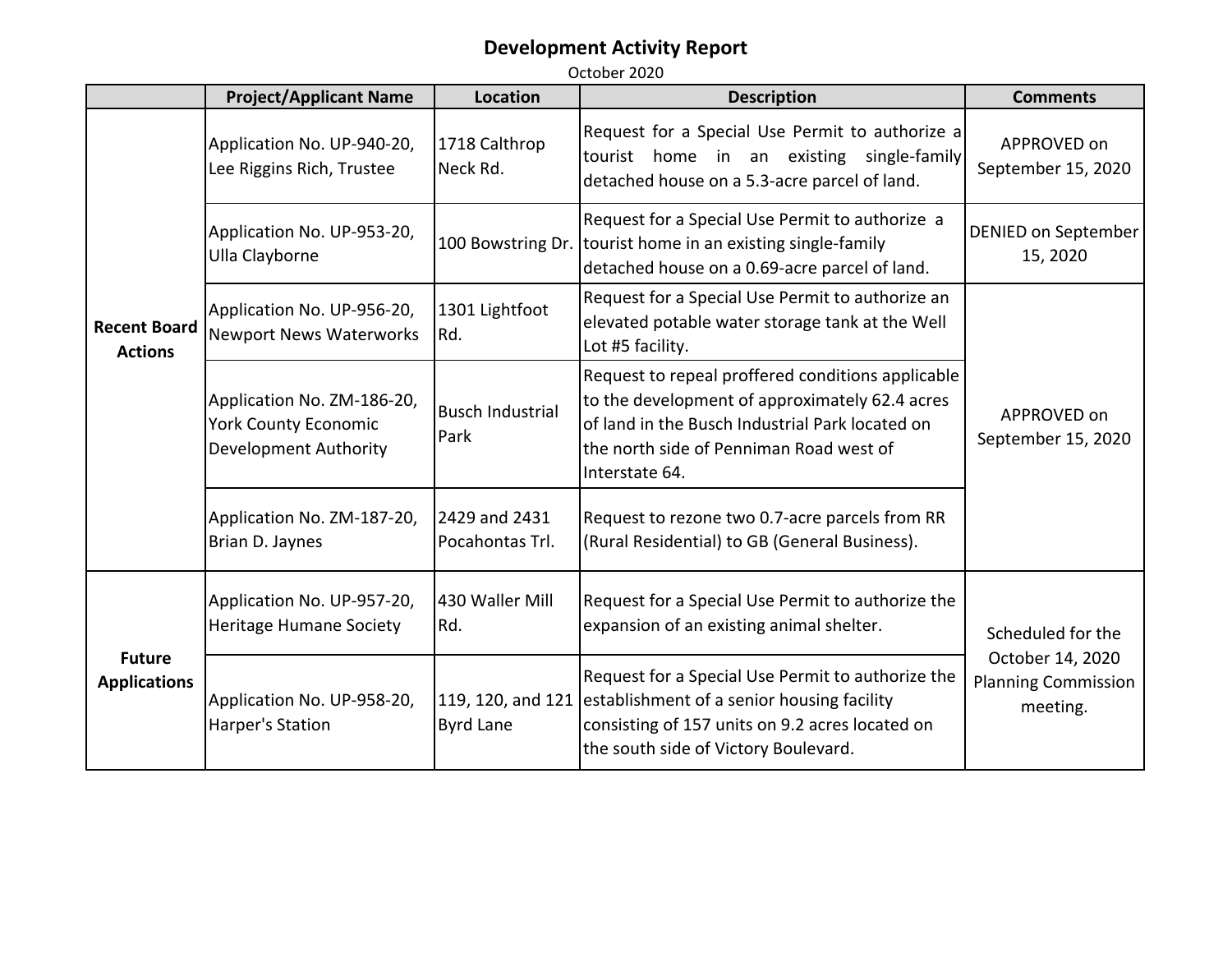|                                       | <b>Project/Applicant Name</b>                            | <b>Location</b>                                   | <b>Description</b>                                                                                                                                                                                                                                                                                                                                                                             | <b>Comments</b>                                                                       |
|---------------------------------------|----------------------------------------------------------|---------------------------------------------------|------------------------------------------------------------------------------------------------------------------------------------------------------------------------------------------------------------------------------------------------------------------------------------------------------------------------------------------------------------------------------------------------|---------------------------------------------------------------------------------------|
|                                       | Application No. UP-959-20,<br>Susan Ferrandino           | 101 Mosel Court                                   | Request for a Special Use Permit to authorize the<br>establishment of a tourist home in an existing<br>single-family detached house on a 0.16 acre<br>parcel of land.                                                                                                                                                                                                                          | Scheduled for the<br>October 14, 2020<br><b>Planning Commission</b><br>meeting.       |
|                                       | Application No. ZM-188-20,<br><b>Harper's Station</b>    | 119, 120, and 121<br>Byrd Lane                    | Request to amend previously proffered<br>conditions applicable to 9.2 acres of land on the<br>south side of Victory Boulevard.                                                                                                                                                                                                                                                                 |                                                                                       |
| <b>Future</b><br><b>Applications</b>  | Application No. UP-947-20,<br><b>Joey Best</b>           | 817 Baptist Road                                  | Request for a Special Use Permit to authorize<br>horse keeping in conjunction with residential use<br>on a 2.28 acre parcel of land.                                                                                                                                                                                                                                                           |                                                                                       |
|                                       | Application No. PD-53-20,<br>Fenton Mill Associates, LLC | Fenton Mill Rd.,<br>Newman Rd., and<br>Barlow Rd. | Request to rezone 376.8 acres of land from Rural<br>Residential (RR) and Limited Business (LB) to<br>Planned Development Residential (PDR), subject<br>to voluntarily proffered conditions, for the<br>purpose of establishing a residential<br>development consisting of a mix of<br>approximately 495 single-family detached homes<br>and 104 townhouses totaling no more than 599<br>units. | Tentatively scheduled<br>for the November 18,<br>2020 Planning<br>Commission meeting. |
| <b>Site Plans</b><br><b>Approved</b>  | <b>Beale's Brewing East</b>                              | 7120 George<br>Washington<br>Memorial Hwy.        | Site development plan of a microbrewery and<br>parking area and accessories.                                                                                                                                                                                                                                                                                                                   | Approved on<br>September 28, 2020                                                     |
| <b>Site Plans</b><br><b>Submitted</b> | <b>Beale's Brewing</b>                                   | 7120 George<br>Washington<br>Memorial Hwy.        | Site development plan of a microbrewery and<br>parking area and accessories.                                                                                                                                                                                                                                                                                                                   | Submitted on<br>September 4, 2020                                                     |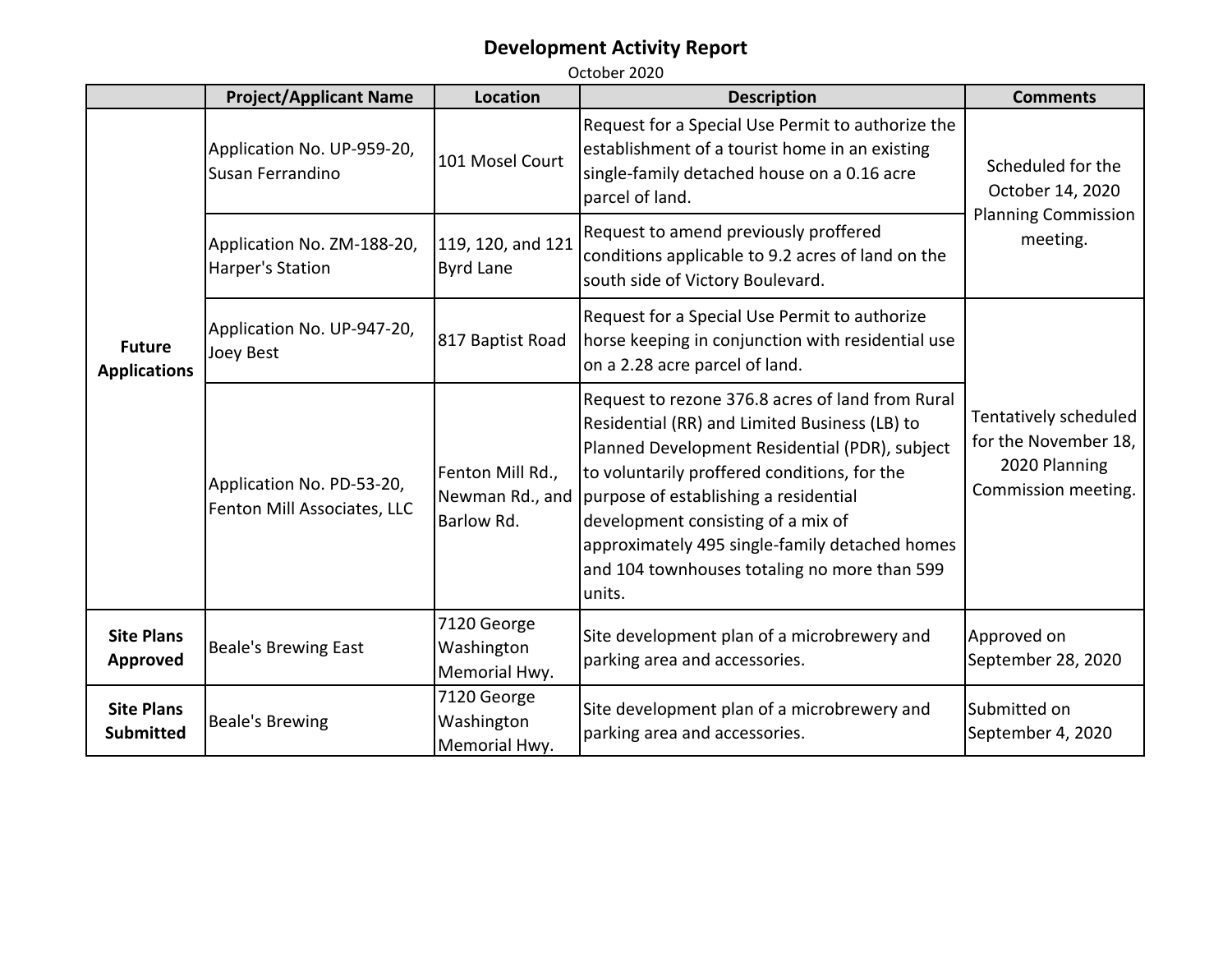|                                       | <b>Project/Applicant Name</b>                                                                      | <b>Location</b>                                                                                                                                                                                                                                                                                                                                                                                                                                                                                            | <b>Description</b>                                                                                                                                                                                                                                                                                                                                                                | <b>Comments</b>                    |
|---------------------------------------|----------------------------------------------------------------------------------------------------|------------------------------------------------------------------------------------------------------------------------------------------------------------------------------------------------------------------------------------------------------------------------------------------------------------------------------------------------------------------------------------------------------------------------------------------------------------------------------------------------------------|-----------------------------------------------------------------------------------------------------------------------------------------------------------------------------------------------------------------------------------------------------------------------------------------------------------------------------------------------------------------------------------|------------------------------------|
|                                       | <b>HRSD Tabb Pressure</b><br>Reducing Station (PRS) &<br><b>Offline Storage Facility</b><br>(OLSF) | 900 Yorktown Rd.                                                                                                                                                                                                                                                                                                                                                                                                                                                                                           | The project consists of a pressure reducing<br>station building and two 2 to 2.5 million gallon<br>offline storage tanks. The combination of these<br>features will help regulate the flows and pressure Submitted on<br>in HRSD's force mains during periods of high<br>flows in their system which occur during certain<br>periods of the day and during wet weather<br>events. | September 17, 2020                 |
| <b>Site Plans</b><br><b>Submitted</b> | 430 Waller Mill<br>Heritage Humane Society<br>Rd.<br>Expansion                                     | This development plan proposes an expansion of<br>the existing animal shelter including additional<br>office and classroom space as well as an<br>expanded isolation wing. Several play yards are<br>proposes at the rear of the property. To<br>accommodate the expansion, parking will be<br>added around the perimeter of the existing<br>paved areas and a through-lane is to be created<br>for better ingress/egress. A pump station<br>upgrade is proposed for additional capacity per<br>expansion. | Submitted on<br>September 21, 2020                                                                                                                                                                                                                                                                                                                                                |                                    |
|                                       | Reserve at Williamsburg<br>Parcel 6 Assisted Living and<br><b>Memory Care Facility</b>             | 120 Reserve Way                                                                                                                                                                                                                                                                                                                                                                                                                                                                                            | Site plan to construct a 1-story Assisted Living<br>and Memory Care facility on Parcel 6 of The<br>Reserve at Williamsburg.                                                                                                                                                                                                                                                       | Submitted on<br>September 25, 2020 |
|                                       | Woods at Yorktown<br>Redevelopment                                                                 | 2801 Old<br>Williamsburg Rd.                                                                                                                                                                                                                                                                                                                                                                                                                                                                               | This projects includes the redevelopment of an<br>existing apartment site for the addition of several<br>new buildings including a maintenance building,<br>community building, and five apartment<br>buildings. Other improvements on the site<br>include three parking lots and two stormwater<br>management facilities.                                                        | Submitted on<br>September 28, 2020 |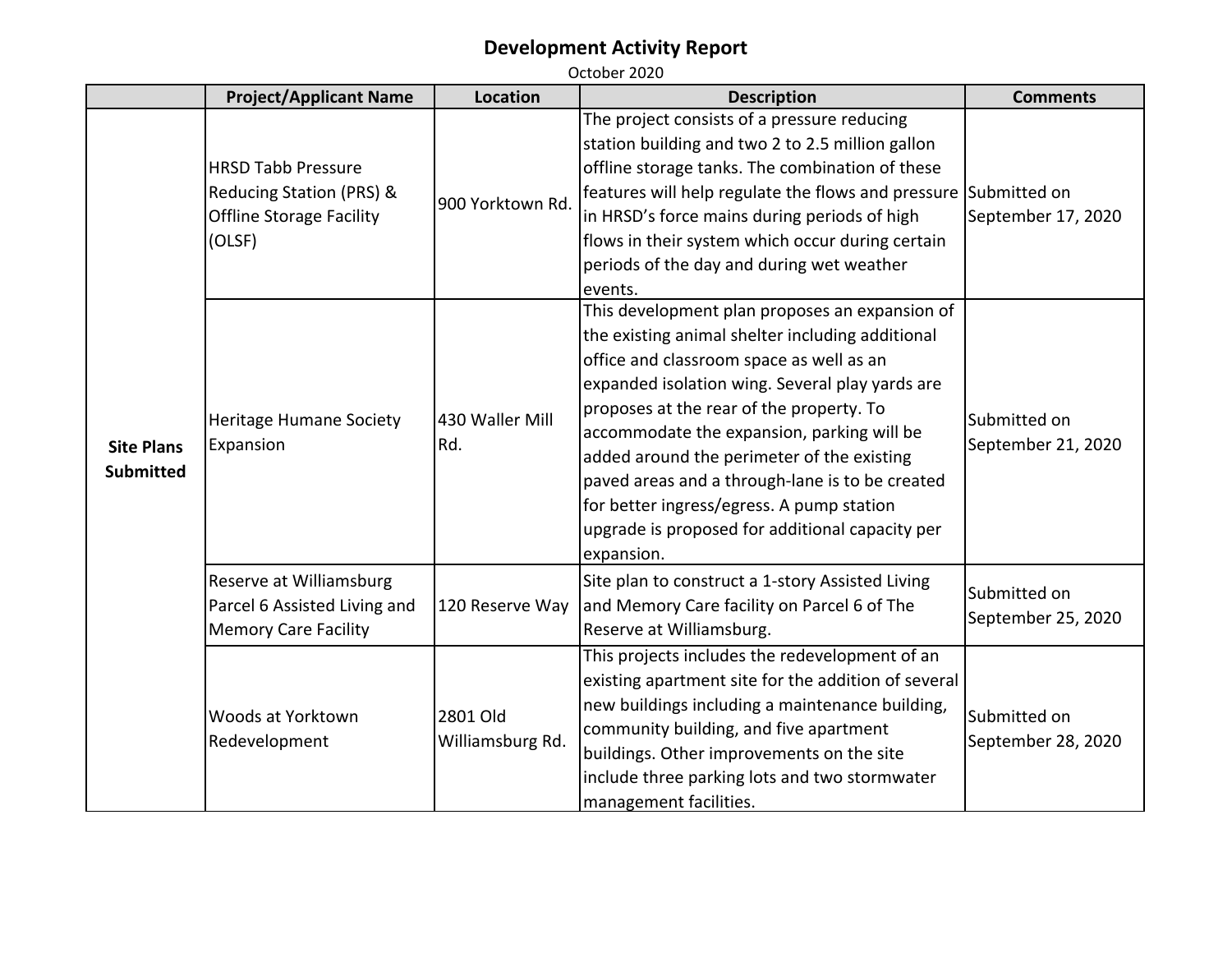|                                                        | <b>Project/Applicant Name</b>                                                                                                                | <b>Location</b>                            | <b>Description</b>                                                                                                                                                                                                                                                                                                                                   | <b>Comments</b>                              |
|--------------------------------------------------------|----------------------------------------------------------------------------------------------------------------------------------------------|--------------------------------------------|------------------------------------------------------------------------------------------------------------------------------------------------------------------------------------------------------------------------------------------------------------------------------------------------------------------------------------------------------|----------------------------------------------|
| <b>Subdivision</b><br><b>Plans</b><br><b>Approved</b>  | Boundary Line Adjustment of<br>Properties Standing in the<br>Name of County of York,<br>Virginia and Falcon Crest<br>Homes Association, Inc. | 9219 George<br>Washington<br>Memorial Hwy. | <b>Boundary Line Adjustment</b>                                                                                                                                                                                                                                                                                                                      | Recorded on<br>September 2, 2020             |
|                                                        | Subdivision of the Property<br>of Marylee Dawson, Trustee                                                                                    | 710 Dare Rd.                               | 2 Lot Subdivision                                                                                                                                                                                                                                                                                                                                    | Recorded on<br>September 8, 2020             |
|                                                        | Boundary Line Adjustment of<br>the Properties of Russell E.<br>Joyner & Julie B. and Wade<br>H. Garnett                                      | 1722 Back Creek<br>Rd.                     | Boundary Line Adjustment Plat                                                                                                                                                                                                                                                                                                                        | Recorded on<br>September 14, 2020            |
| <b>Subdivision</b><br><b>Plans</b><br><b>Submitted</b> | Family Subdivision of the<br>Property of William W. Ward<br>& Hester S. Ward                                                                 | 123 Stillwater Ln.                         | 2 Lot Subdivision                                                                                                                                                                                                                                                                                                                                    | Slipsheets Submitted<br>on September 1, 2020 |
|                                                        | Subdivision of the Property<br>of Harry Richard Ashe                                                                                         | 900 Yorktown Rd                            | The project will construct a new Pressure<br>Reducing Station (PRS) and Offline Storage Tank.<br>This project would provide operational benefits<br>in the interceptor including meeting a<br>requirement of the Regional Wet Weather<br>Management Plant (RWWMP). It will also benefit<br>the SWIFT facility at the James River Treatment<br>Plant. | Submitted on<br>September 2, 2020            |
|                                                        | Reserve at Williamsburg-<br>Single Family Residential,<br>Amendment #2                                                                       | 300 Reserve Way                            | Amendment to Reserve at Williamsburg for the<br>BMP #1 clay liner                                                                                                                                                                                                                                                                                    | Submitted on<br>September 16, 2020           |
|                                                        | Resubdivision of Parcel B-3C,<br>Being the Property of 6610<br>Mooretown Rd., LLC                                                            | 6640 Mooretown<br>Rd.                      | 2 Lot Resubdivision                                                                                                                                                                                                                                                                                                                                  | Submitted on<br>September 22, 2020           |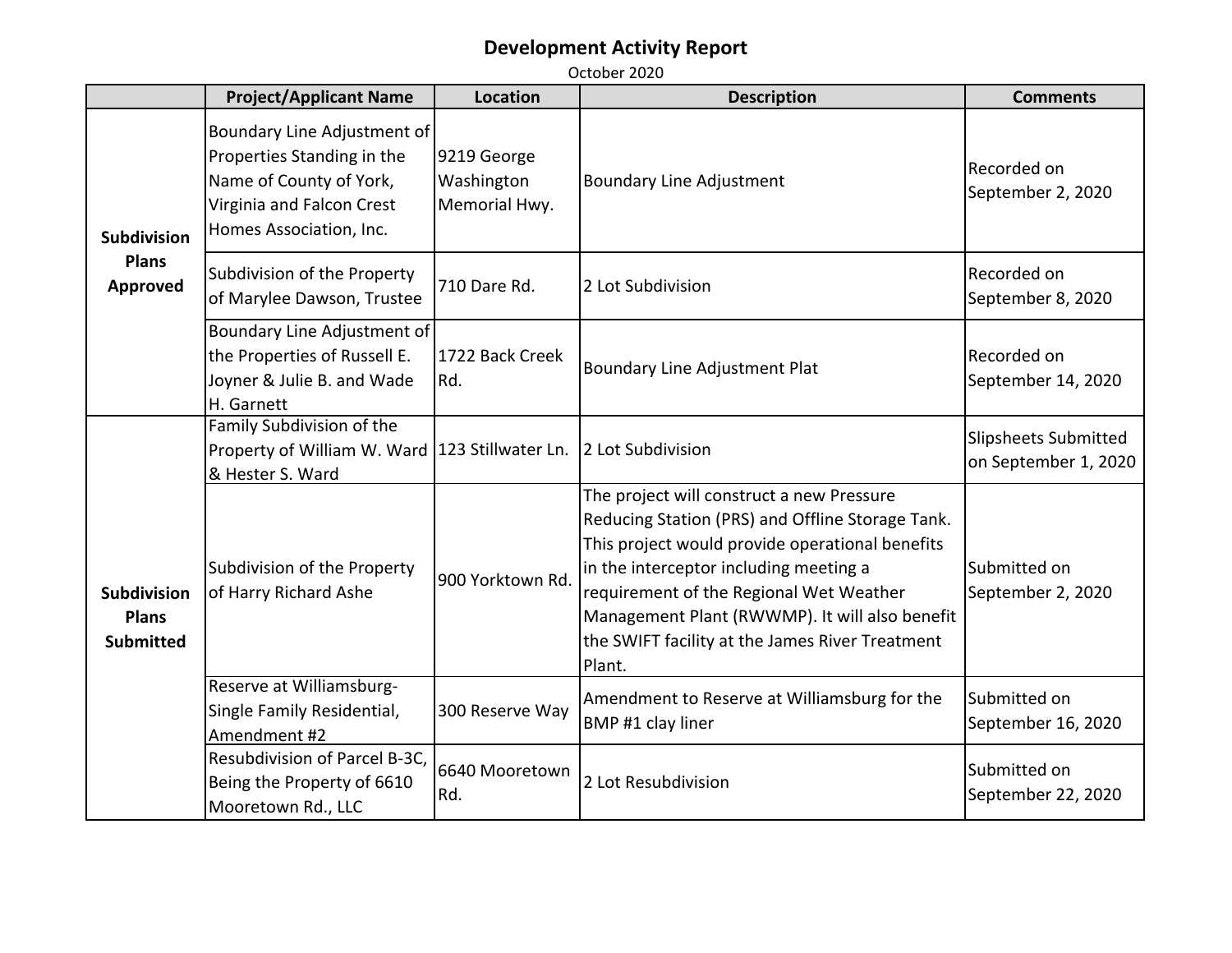|                                                                                                        | <b>Project/Applicant Name</b>                                                                                                                                                                      | <b>Location</b>                            | <b>Description</b>                                                                                                                                                                                                                  | <b>Comments</b>                                         |
|--------------------------------------------------------------------------------------------------------|----------------------------------------------------------------------------------------------------------------------------------------------------------------------------------------------------|--------------------------------------------|-------------------------------------------------------------------------------------------------------------------------------------------------------------------------------------------------------------------------------------|---------------------------------------------------------|
| <b>Subdivision</b><br><b>Plans</b><br><b>Submitted</b><br>Land<br><b>Disturbance</b><br><b>Permits</b> | Plat Showing Boundary Line<br>Adjustment Between<br>Properties of City of<br>Newport News, Virginia and<br><b>Williamsburg Pottery</b><br>Factory, Inc.                                            | 1301 Lightfoot<br>Rd.                      | Boundary Line Adjustment between Properties of<br>City of Newport News and Williamsburg Pottery<br>Factory                                                                                                                          | Submitted on<br>September 23, 2020                      |
|                                                                                                        | Yorktown Crescent, Ph. 2                                                                                                                                                                           | 3150-Z Fort Eustis<br>Blvd.                | Yorktown Crescent is a propose mixed-use<br>development on roughly 16.68 acres. The project<br>site is located just east of the intersection of<br>Route 17 and Fort Eustis Boulevard, adjacent to<br>the Wendy's and Arby's sites. | lSubmitted on<br>September 23, 2020                     |
|                                                                                                        | <b>Boundary Line Adjustment</b><br>and Property Line Vacation<br>Between Parcel A-1 and<br><b>Resubdivision and Property</b><br>Line Vacation Plat of Grafton<br>Shopping Center & New<br>Parcel B | 5707 George<br>Washington<br>Memorial Hwy. | Boundary Line Adjustment and Property Line<br>Vacation Between Parcel A-1 and New Parcel B                                                                                                                                          | lSubmitted on<br>September 25, 2020                     |
|                                                                                                        | Marquis Hills, Phase 3                                                                                                                                                                             | 302 Normandy<br>Cres.                      | Marquis Hills Phase 3 (formerly phases 3 & 4) -<br>adding 71 lots completing Auray Drive and<br>adding one new street.                                                                                                              | Submitted on<br>September 30, 2020                      |
|                                                                                                        | Family Subdivision of the<br>Property of William W. Ward   123 Stillwater Ln.<br>& Hester S. Ward                                                                                                  |                                            | 2 Lot Subdivision                                                                                                                                                                                                                   | <b>Slipsheets Submitted</b><br>on September 30,<br>2020 |
|                                                                                                        | Caulfield Manor Phase II                                                                                                                                                                           | 632 Hampton<br>Hwy.                        | Land disturbance of 4.97 acres                                                                                                                                                                                                      | Issued on September<br>9,2020                           |
|                                                                                                        | 901 Back Creek Driveway                                                                                                                                                                            | 901 Back Creek<br>Rd.                      | Land disturbance of 0.15 acres                                                                                                                                                                                                      | Issued on September<br>11, 2020                         |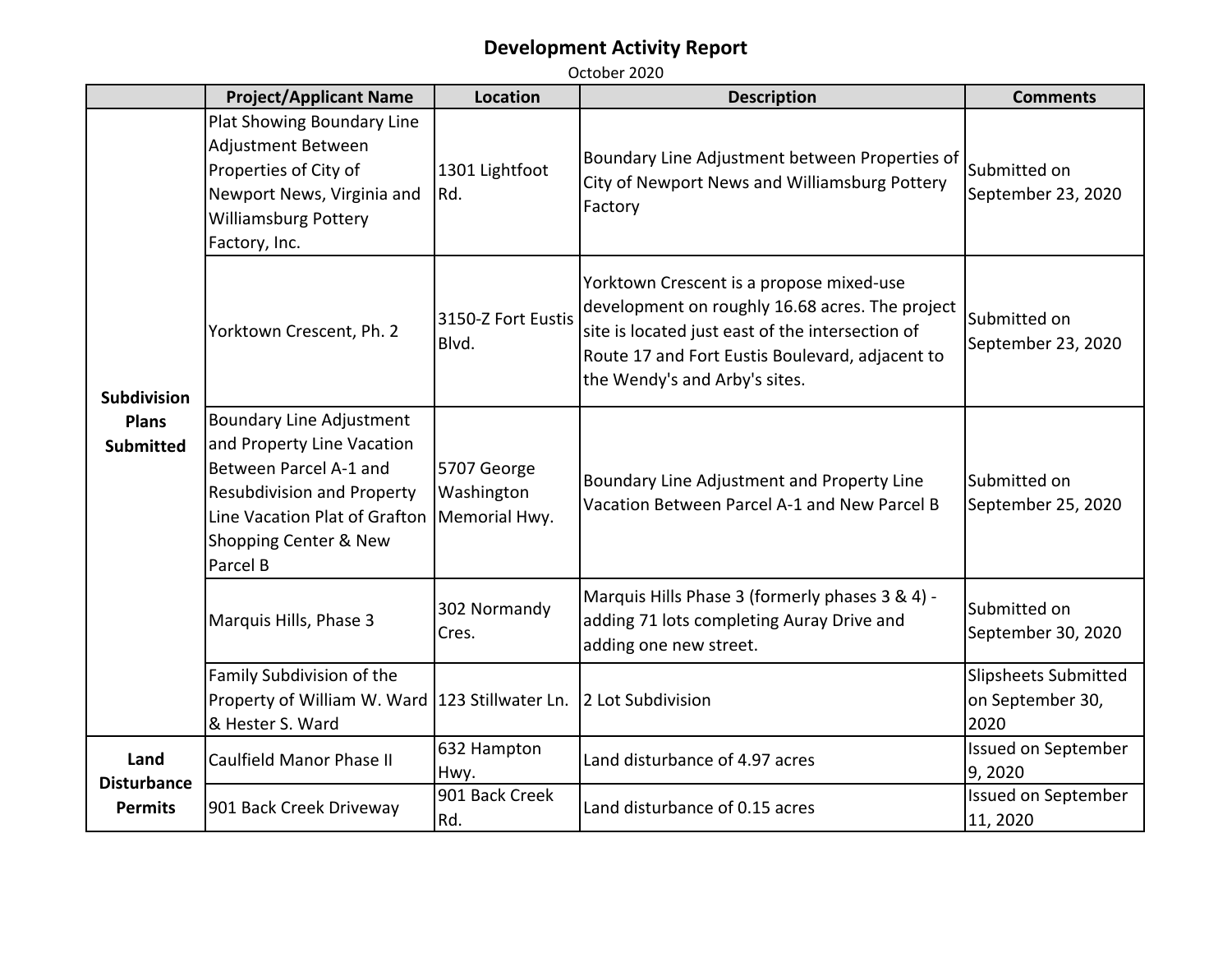| <b>Project/Applicant Name</b>                   | Location | <b>Description</b> | Comments |
|-------------------------------------------------|----------|--------------------|----------|
| <b>HYDC Actions</b> There were no HYDC Actions. |          |                    |          |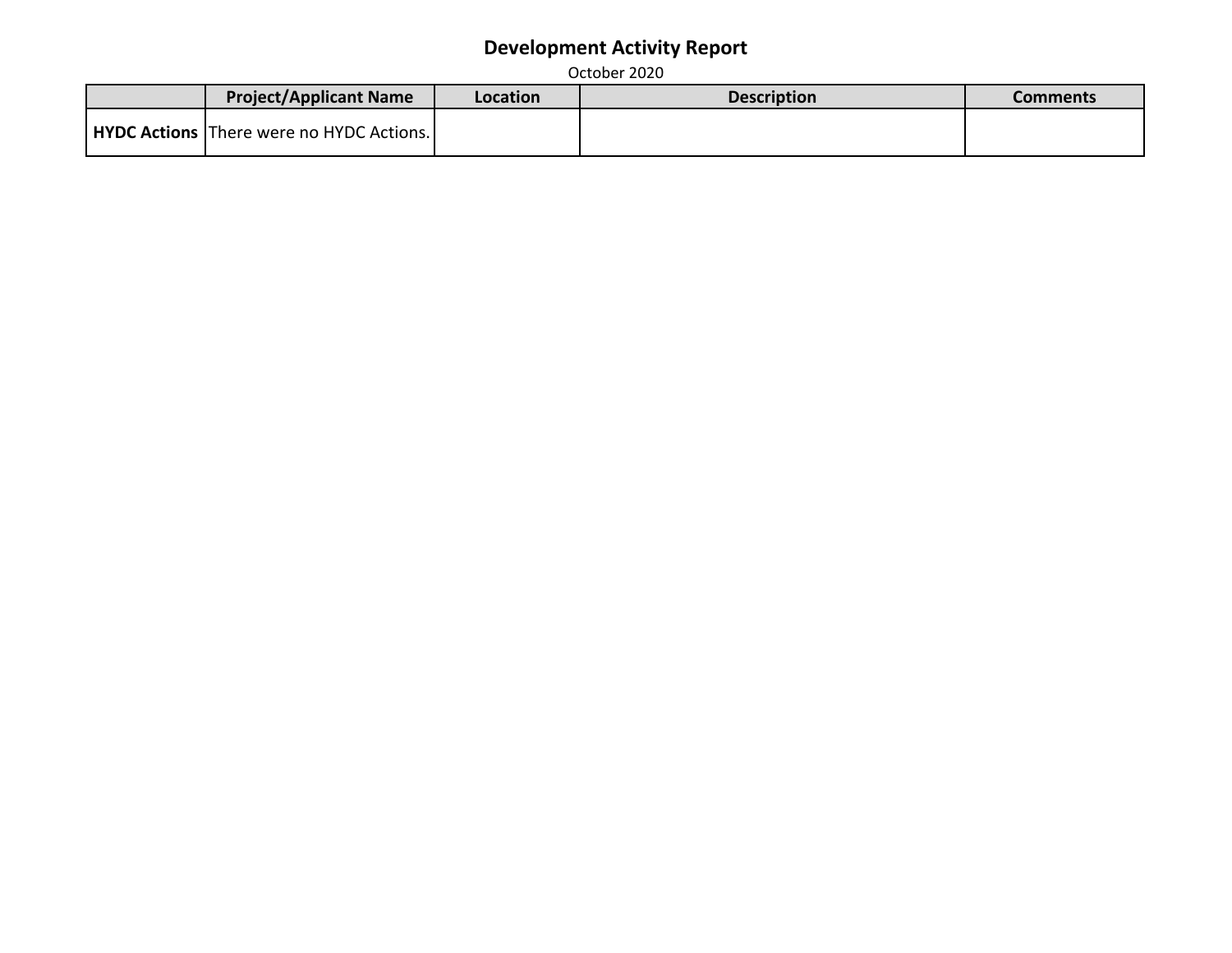| From:    | Morgan, Neil                                                     |
|----------|------------------------------------------------------------------|
| Sent:    | Wednesday, October 7, 2020 9:06 AM                               |
| To:      | Whittaker, Gail; McGettigan, Vivian; Bellamy, Mark               |
| Cc:      | Hersh, Paula; Kopczynski, Stephen; Schott, Heather               |
| Subject: | RE: Regional "It's in our Hands" campaign reported on Channel 13 |

Thank you. Is it technically possible to put this in the correspondence package on Friday?

**From:** Whittaker, Gail <whittgl@yorkcounty.gov> **Sent:** Wednesday, October 7, 2020 8:39 AM **To:** Morgan, Neil <Neil.Morgan@yorkcounty.gov>; McGettigan, Vivian <Vivian.McGettigan@yorkcounty.gov>; Bellamy, Mark <bellamy@yorkcounty.gov> **Cc:** Hersh, Paula <phersh@yorkcounty.gov>; Kopczynski, Stephen <kopczyns@yorkcounty.gov> **Subject:** Regional "It's in our Hands" campaign reported on Channel 13

Good morning. Channel 13 ran a brief story about the "It's in our Hands" regional initiative. You can watch here:

https://www.13newsnow.com/article/news/community/its-in-our-hands-hampton-roads-taking-on-covid-19/291-4a5d659b-11dc-4425-9747-81aaef3cac9c

#### *Gail L. Whittaker*

Public Information Officer/FOIA Officer York County Public Affairs (757) 890-3310 – desk (757) 890-3300 – main (757) 817-2665 – cell www.yorkcounty.gov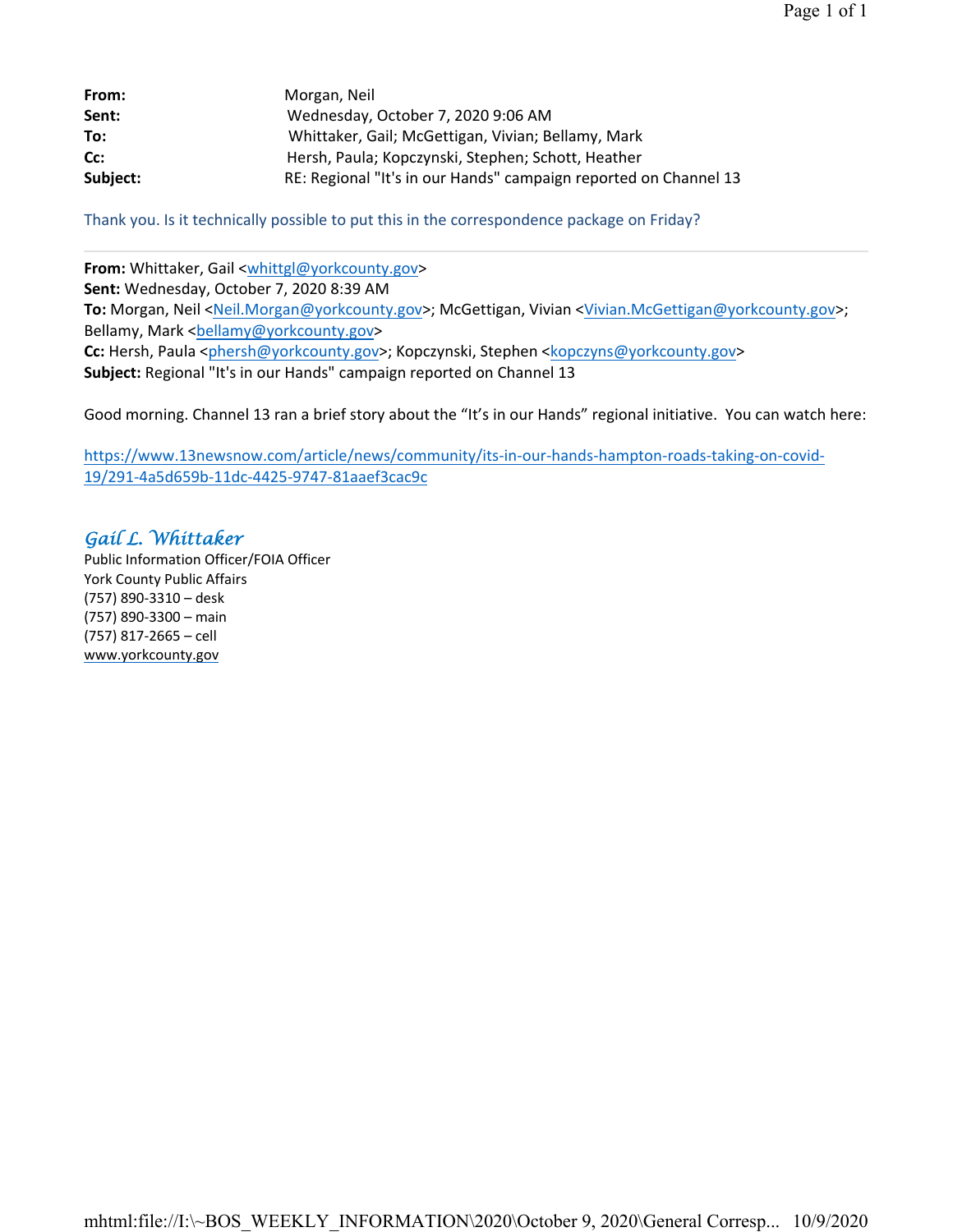| From:        | Whittaker, Gail                                                                                                                                                                 |
|--------------|---------------------------------------------------------------------------------------------------------------------------------------------------------------------------------|
| Sent:        | Friday, October 9, 2020 2:06 PM                                                                                                                                                 |
| Subject:     | York County Status Update 10/9/2020 - Fall Fun at this Saturday's Extended Market;<br>Childcare Assistance for York County Families; Deadline to Register to Vote October<br>13 |
| Attachments: | 2020-094.pdf                                                                                                                                                                    |

October 9, 2020

#### **Join in the Fun at Tourism Development's Fall Market this Weekend**

 During the October 10 special extended farmers market at the beautiful Historic Yorktown Waterfront, shop vendors and artists selling seasonal favorites like gourds, autumninspired art, kettle corn, candy apples, and sweet potato pies. NEW this year . . . Allen's Farm will set up a **special pumpkin patch** with pumpkins of all sizes for sale. An **expert pumpkin carver** will give live demonstrations from 9 a.m. to 3 p.m., and musical entertainment will be provided by **DJ Ron Herrick**. Make sure to take part in our annual **"Guess the Weight of the Giant Pumpkin" contest**! Prizes presented by Allen's Farm, Pumpkinville, and Sycamore Springs Farm. The **Fifes and Drums of York Town perform** at 10 a.m. This year's **hay maze** is set up in front of the fountain. Carrot Tree will be selling caramel apples and hot cider in front of their restaurant, and you won't want to miss the delicious menu Chef Hines is cooking up to sell outside Water Street Grille. Be on the lookout for fun photo cutouts to take pictures as digital souvenirs!

*We are taking important precautions to keep our customers and vendors safe amidst COVID-19 concerns, including required spacing between vendors and a setup to avoid congestion in typically high-traffic areas. All vendors and staff are required to wear face coverings when interacting with customers who are less than 6 feet away. Hand sanitizer stations will be set up as you enter, as well as signs stating that no one with a fever or symptoms of COVID-19, or known exposure to a COVID-19 case in the prior 14 days, is permitted to shop at the market.*

• The weather couldn't have been more perfect for our first Rhythms on the Riverwalk concert last week. The limited capacity, online ticket reservation system and socially distanced circles, provided a safe fun way for the community to gather at the waterfront. Check-in begins at 5:30 Friday night and seats are first come, first served. It promises to be another wonderful evening of live music. The final performance featuring BJ Griffin Band is October 16 and tickets are still available! This is a rescheduled date for the concert that was originally rained out. Reserve your tickets online. *Note: There are no tickets remaining for tonight's (10/9) concert featuring Good Shot Judy.*

#### **Grant Program Helps Pay Tuition for School-Aged Childcare so Parents can Work/Attend Job-Training**

 The CASSAC program (Care and Supervision of School Age Children) is a regional partnership between the United Way, Smart Beginnings Virginia Peninsula, and eight neighboring jurisdictions – including York County – that is available to eligible citizens. The program covers up to 100% of tuition costs for both full and part-time attendance of safe and supportive virtual learning environments. Funded by the CARES Act, CASSAC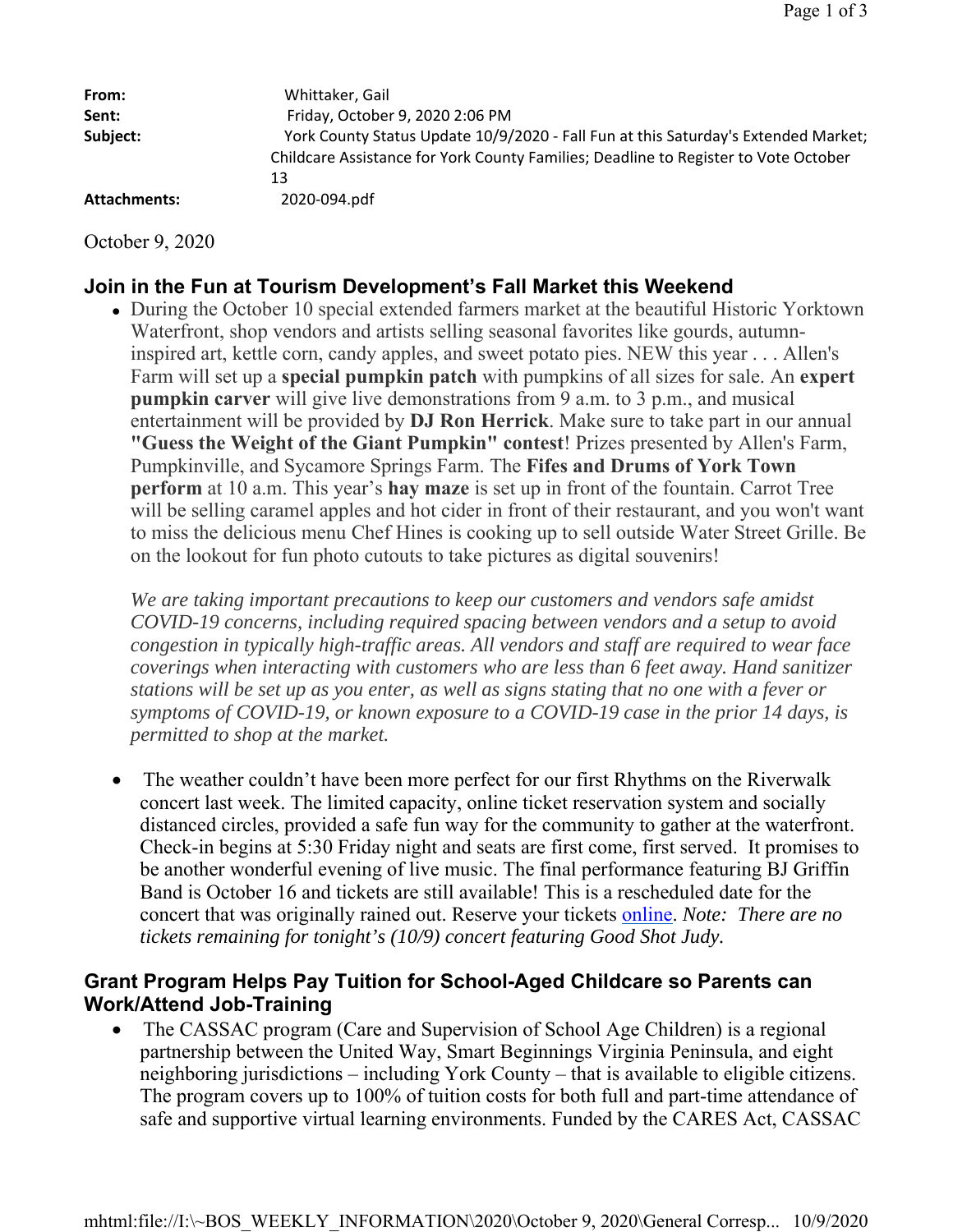also benefits local childcare providers who can receive grant-vouchers that will pay up to 140% of the base tuition for school-age children enrolled in virtual learning. For more information, please call (757) 229-2222 or visit CASSAC online.

#### **Register Now for Treat Trails at New Quarter Park**

 Trails at the County's beautiful New Quarter Park will be open to children ages 6-12 from 3 to 5 p.m. on Saturday, October 24, for a special event. Kids are invited to walk along trails and collect treats! Afterward, children can visit the park's pumpkin patch, choose their favorite, and attend our carving workshop to complete their jack-o-lantern. Family-friendly costumes are encouraged. Staff and volunteers will be wearing facemasks. Visitors are encouraged to wear masks and incorporate a cloth mask into your child's costume. Cost is \$10 for your first child and \$5 for each additional child in your household. Please register online by Saturday, October 17. For more information, call (757) 890-5840 or send an email to michael.wilcox@yorkcounty.gov. New Quarter Park is located at 1000 Lakeshead Drive, upper York County.

#### **Upcoming Holiday Closings**

 York County offices are open Monday, October 12 (Columbus Day); however, the Courts are closed. On Monday, October 19, County offices close to observe Yorktown day – the anniversary of the British Surrender in 1781. The Voter Registrar's offices, located in Washington Square Shopping Center and Victory Village Shopping Center, are closed on Yorktown Day. Garbage and recycling are not affected by these holidays. Complete details are available in a press release.

#### **Last Day to Register to Vote**

• Citizens who will be 18 on or before Election Day are reminded that Tuesday, October 13, is the last day to register to vote in Virginia. For more information, please visit the Voter Registrar's website.

#### **Supervisors seek applicants for Peninsula Agency on Aging Board**

 Residents interested in serving on the Peninsula Agency on Aging (PAA) board are asked to submit an application available on the County's website. The PAA board maintains the comprehensive system that helps older citizens find the resources they need to live independently. For more information on applying for appointment to this or another board, please call (757) 890-3320.

#### **October 6 Board of Supervisors Meeting Available to View Online**

• The Board of Supervisors October 6 work session was held remotely. Meeting details are available here with presentation materials also available online. Meeting replays are always available to *view online* and are shown on WYCG-TV (Cox 46, Verizon 38). The next meeting of the Board of Supervisors is scheduled for Tuesday, October 20.

#### *Gail L. Whittaker*

Public Information Officer/FOIA Officer York County Public Affairs (757) 890-3310 – desk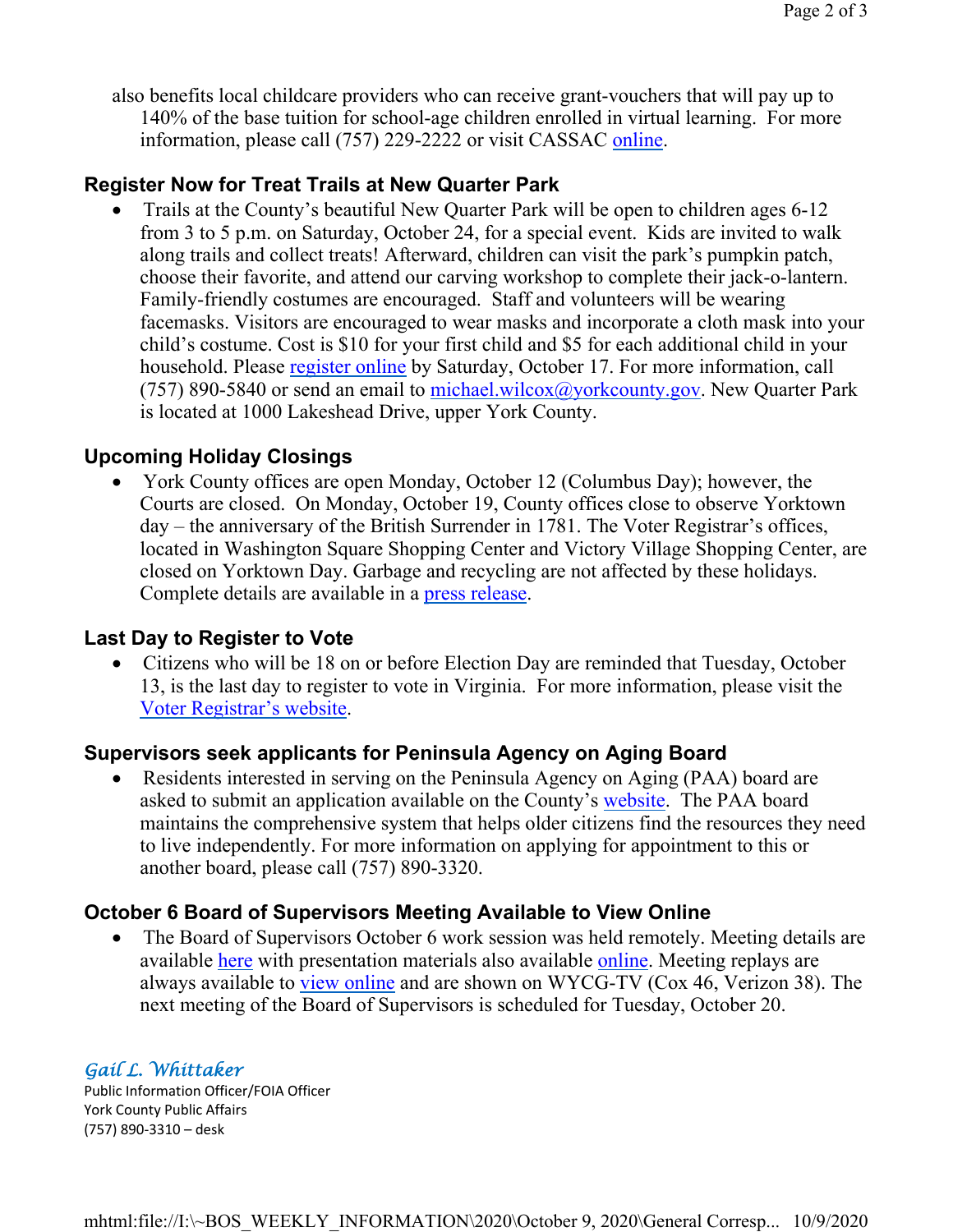(757) 890-3300 – main (757) 817-2665 – cell www.yorkcounty.gov